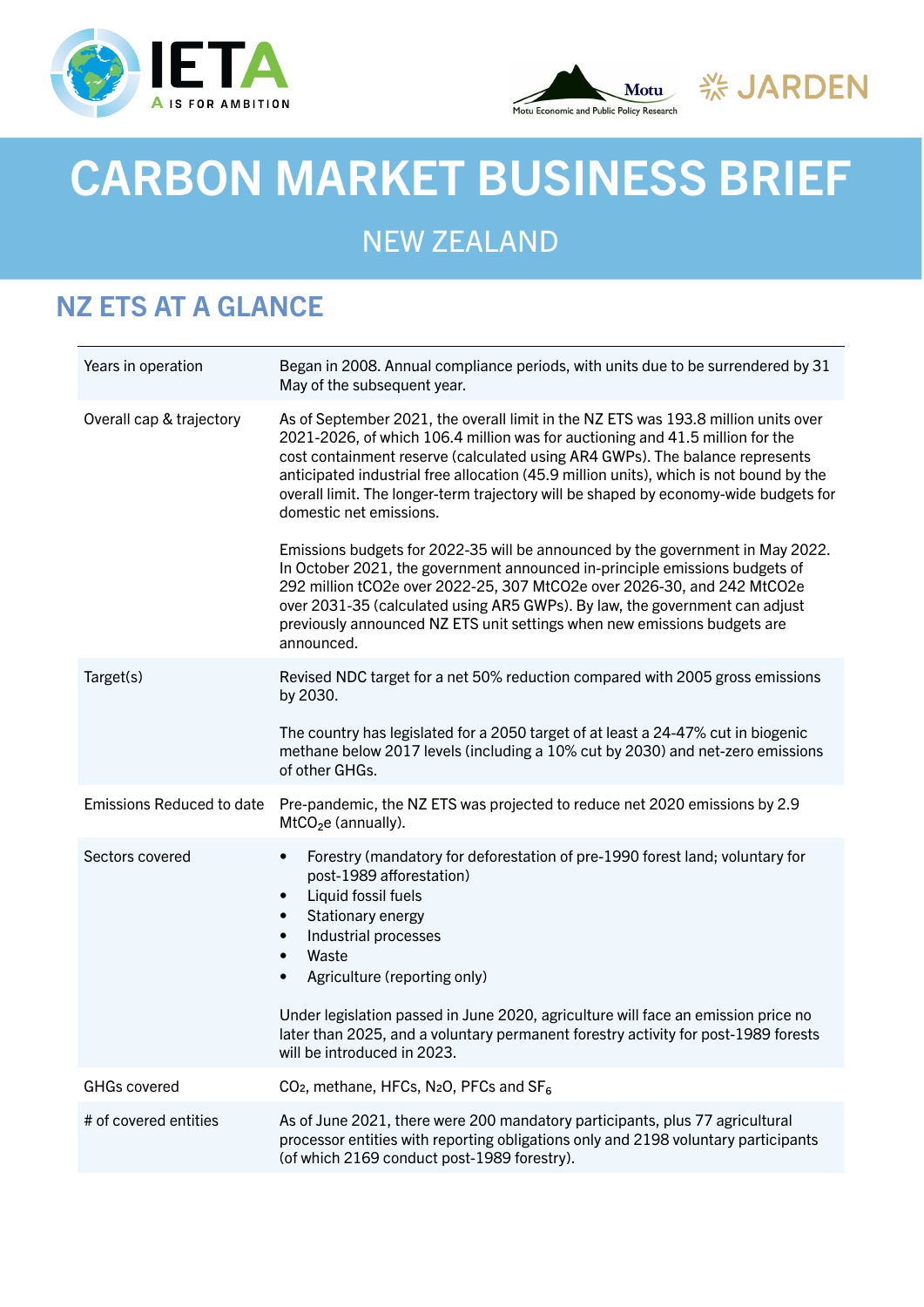| Allocation method               | Output-based free allocation to emissions-intensive, trade-exposed (EITE) industry.<br>Historically, one-off free allocations to fishing quota owners and pre-1990 forest<br>owners. Post-1989 forest owners (or lease/rights holders) can opt to earn units for<br>net removals.<br>Quarterly auctions were introduced in 2021, hosted by NZX and EEX. A total of 19.3<br>million NZUs are being auctioned in 2022 (excluding reserve units). |
|---------------------------------|------------------------------------------------------------------------------------------------------------------------------------------------------------------------------------------------------------------------------------------------------------------------------------------------------------------------------------------------------------------------------------------------------------------------------------------------|
| <b>Trading rules</b>            | Unlimited banking and no borrowing                                                                                                                                                                                                                                                                                                                                                                                                             |
| Use of offsets and linking      | At present, no overseas units are eligible and any future use of approved overseas<br>units by participants will be bound by the overall limit. The NZ ETS is not linked to<br>systems in other jurisdictions. Two domestic unit mechanisms (Permanent Forest<br>Sink Initiative and Negotiated Greenhouse Agreements) will end before 2024.                                                                                                   |
| Other features                  | Reforms adopted in 2020 established a cost containment reserve (CCR) and an<br>auction reserve price (ARP). The CCR will release a fixed volume of NZUs into<br>auctions if the unit price reaches a trigger price, set at NZ\$70/t in 2022 and rising<br>12% annually (including inflation). The ARP for 2022 is NZ\$30/t and rises 7%<br>annually (including inflation).                                                                     |
|                                 | In March 2021, the government introduced a Confidential Reserve Price to operate<br>in addition to the ARP. This is set by the Minister based on prevailing prices in<br>the secondary market. Price control settings may be revised after new emissions<br>budgets are announced in May 2022.                                                                                                                                                 |
|                                 | In the energy sector, surrender obligations generally apply upstream at the point of<br>fuel production or import, but large fuel users can opt in to surrender obligations<br>with a carve-out of the upstream obligation.                                                                                                                                                                                                                    |
| Penalties for<br>non-compliance | Three times the market price plus the surrender requirement for failing to submit<br>allowances on time. Adjusted penalties will apply for other types of infringements.                                                                                                                                                                                                                                                                       |
| Use of revenues                 | In 2021, the government announced that from 2022, ETS auction revenue will be<br>directed to a Climate Emergency Response Fund to support emissions reductions<br>initiatives under the government's Emissions Reduction Plan.                                                                                                                                                                                                                 |

## MAJOR DEVELOPMENTS

At the end of May 2021, the independent Climate Change Commission presented the government with its final recommendations for New Zealand's first three emissions budgets (out to 2035) and specific guidance for its Emissions Reduction Plan covering 2022-25. The Commission recommended that for meeting emissions budgets, offshore mitigation should only be used in exceptional circumstances. This does not preclude the use of offshore mitigation to help bridge the gap between emissions budgets and New Zealand's 2030 NDC. The Commission recommended aligning NZ ETS unit supply and price control settings with emissions budgets, strengthening the market governance regime, reviewing the phase-out of industrial free allocation, clarifying the treatment of voluntary mitigation, and managing the amount of exotic forest planting driven by the NZ ETS to strengthen incentives for gross emissions reductions.

From July to September 2021, the government consulted on improvements to industrial free allocation and market governance. In October and November 2021, the government consulted on its first Emissions Reduction Plan, which was informed by the Commission's recommendations. The final plan will be announced in May 2022.

Also informed by the Commission's advice, the government in October 2021 increased its emissions reduction target under the Paris Agreement to a 50% cut in net GHG emissions by 2030, compared with 2005 gross emissions. The forthcoming Emissions Reduction Plan will set out how this target will be met across all sectors.

Further changes to the NZ ETS are under consideration in 2022. For example: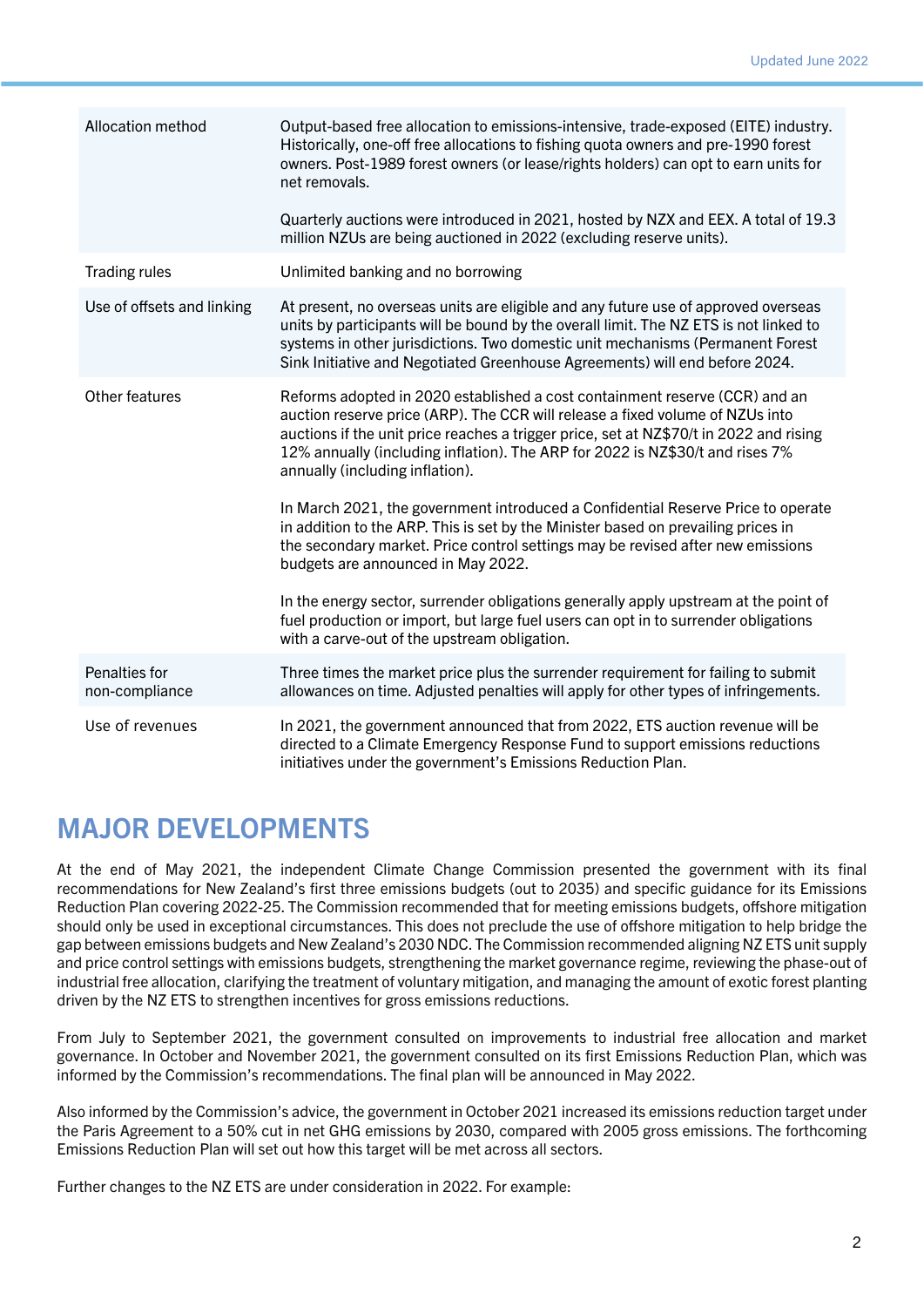- Revised forestry regulations are anticipated in 2022 to support legislated changes taking effect from 2023. From March to April 2022, the government consulted on proposals to limit exotic planting under the new permanent post-1989 forestry activity being implemented from 2023, adjust averaging accounting for remote and marginal post-1989 forests, and improve incentives for indigenous afforestation.
- The Minister of Climate Change and Minister of Agriculture must report back to Cabinet by the end of 2022 on a pricing system for farm-level emissions as an alternative to the NZ ETS. He Waka Eke Noa, the Primary Sector Climate Change Partnership, consulted on design proposals from February to March 2022 and will submit its recommendations to the government in May 2022. The Climate Change Commission will submit advice to the government by May 2022 on potential assistance to the agriculture sector under an alternative pricing system, and by June 2022 on the sector's progress with preparing for emissions pricing relative to its legislated commitments.
- When regulations for the 2027 extension to NZ ETS unit supply and price management settings are announced in 2022, the government has the option to revise previously announced settings for 2023-2026. The Climate Change Commission is tasked with advising the government on those settings before decisions are made.



#### MARKET COMMENTARY

FIGURE 1 Spot NZU prices Source: Jarden

Like many other emissions trading systems, the NZ ETS traded up to record highs in 2021, and continued in the first four months of 2022. Spot NZUs peaked just above NZ\$85 in early 2022 and had settled into the NZ\$70-75 range throughout April – up 200% since April 2020, and more than double the NZ\$35 level of April 2021.

One of the main drivers has been the removal of the so-called fixed price option for compliance from the 2021 calendar year. Previously, emitters could either purchase and surrender NZUs or pay a fixed price per tonne of emissions (set at NZ\$35 for the 2020 compliance year). Its removal coincided with the first year that the NZ ETS also featured a cap on emissions, and the appearance of new players in the market.

Settlement prices at the quarterly auctions over the past year have reflected the ascent of NZU prices, with the most recent auction in March 2022 clearing at NZ\$70. All 4.8 million NZUs on offer were sold, as well as 5.7 million of the 7 million units in the cost containment reserve.